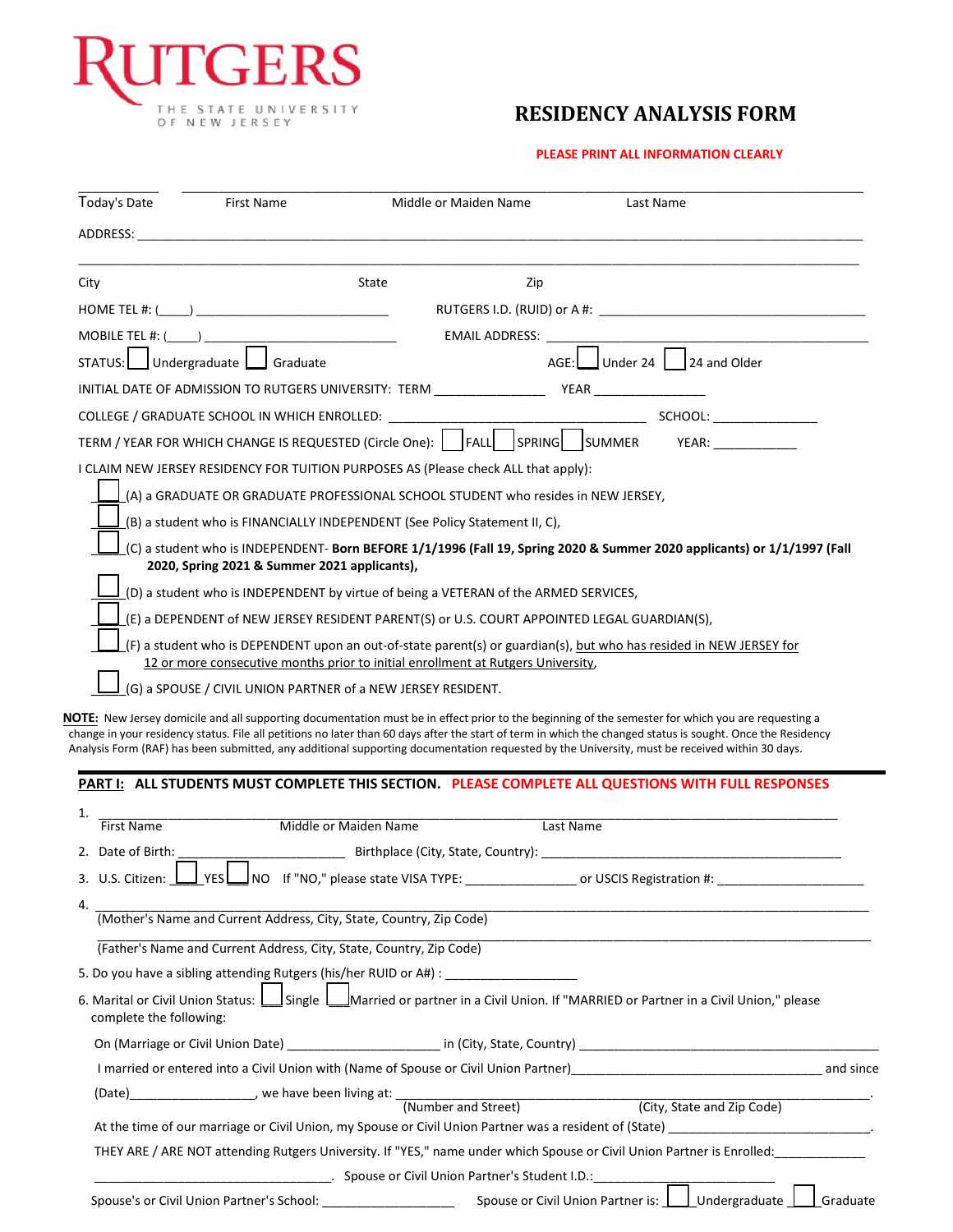| 7. Name, Address, City, State and dates of last secondary school(s) you attended: |  |
|-----------------------------------------------------------------------------------|--|
|-----------------------------------------------------------------------------------|--|

8. Name, Address, City, State and dates of attendance, and degree(s) conferred for ALL of your POST SECONDARY institutions:

\_\_\_\_\_\_\_\_\_\_\_\_\_\_\_\_\_\_\_\_\_\_\_\_\_\_\_\_\_\_\_\_\_\_\_\_\_\_\_\_\_\_\_\_\_\_\_\_\_\_\_\_\_\_\_\_\_\_\_\_\_\_\_\_\_\_\_\_\_\_\_\_\_\_\_\_\_\_\_\_\_\_\_\_\_\_\_\_\_\_\_\_\_\_\_\_\_\_\_\_\_\_\_\_\_\_\_\_\_\_\_\_\_\_\_\_\_\_\_\_\_\_\_\_\_\_\_\_\_ \_\_\_\_\_\_\_\_\_\_\_\_\_\_\_\_\_\_\_\_\_\_\_\_\_\_\_\_\_\_\_\_\_\_\_\_\_\_\_\_\_\_\_\_\_\_\_\_\_\_\_\_\_\_\_\_\_\_\_\_\_\_\_\_\_\_\_\_\_\_\_\_\_\_\_\_\_\_\_\_\_\_\_\_\_\_\_\_\_\_\_\_\_\_\_\_\_\_\_\_\_\_\_\_\_\_\_\_\_\_\_\_\_\_\_\_\_\_\_\_\_\_\_\_\_\_\_\_\_

| 10. Last out-of-state Address, City, State:                                                                                                              |                                                |                                                                                                                                       |  |
|----------------------------------------------------------------------------------------------------------------------------------------------------------|------------------------------------------------|---------------------------------------------------------------------------------------------------------------------------------------|--|
|                                                                                                                                                          |                                                |                                                                                                                                       |  |
| 12. Employment history for the last three years. (Please list most recent Employer FIRST, include Address, City, State):                                 |                                                |                                                                                                                                       |  |
|                                                                                                                                                          |                                                |                                                                                                                                       |  |
|                                                                                                                                                          |                                                |                                                                                                                                       |  |
|                                                                                                                                                          |                                                |                                                                                                                                       |  |
| 14. Please identify how your financial needs (i.e. college, tuition, living expenses, etc.) are being met, and identify who is funding those expenses:   |                                                |                                                                                                                                       |  |
| 15. For the most recent tax year ___________, I appeared as a dependent on the federal or state income tax return of Parent(s)/Guardian(s) Full Name's   |                                                |                                                                                                                                       |  |
| 16. For the current tax year ______________, I WILL APPEAR as a dependent on the federal or state income tax of Parent(s) / Guardian(s) Full Name's      |                                                |                                                                                                                                       |  |
|                                                                                                                                                          | whose relationship to me is whose relationship |                                                                                                                                       |  |
| <b>PART IIA - FOR UNDERGRADUATE STUDENTS</b><br>DOMICILE DATA - TO BE COMPLETED BY A, B, C or D BELOW - PLEASE ANSWER ALL QUESTIONS WITH FULL RESPONSES: |                                                | (A) Your PARENT(S) or LEGAL GUARDIAN(S) (Legal Guardian is defined as a principal appointed by a U.S. Court to act "in loco parentis" |  |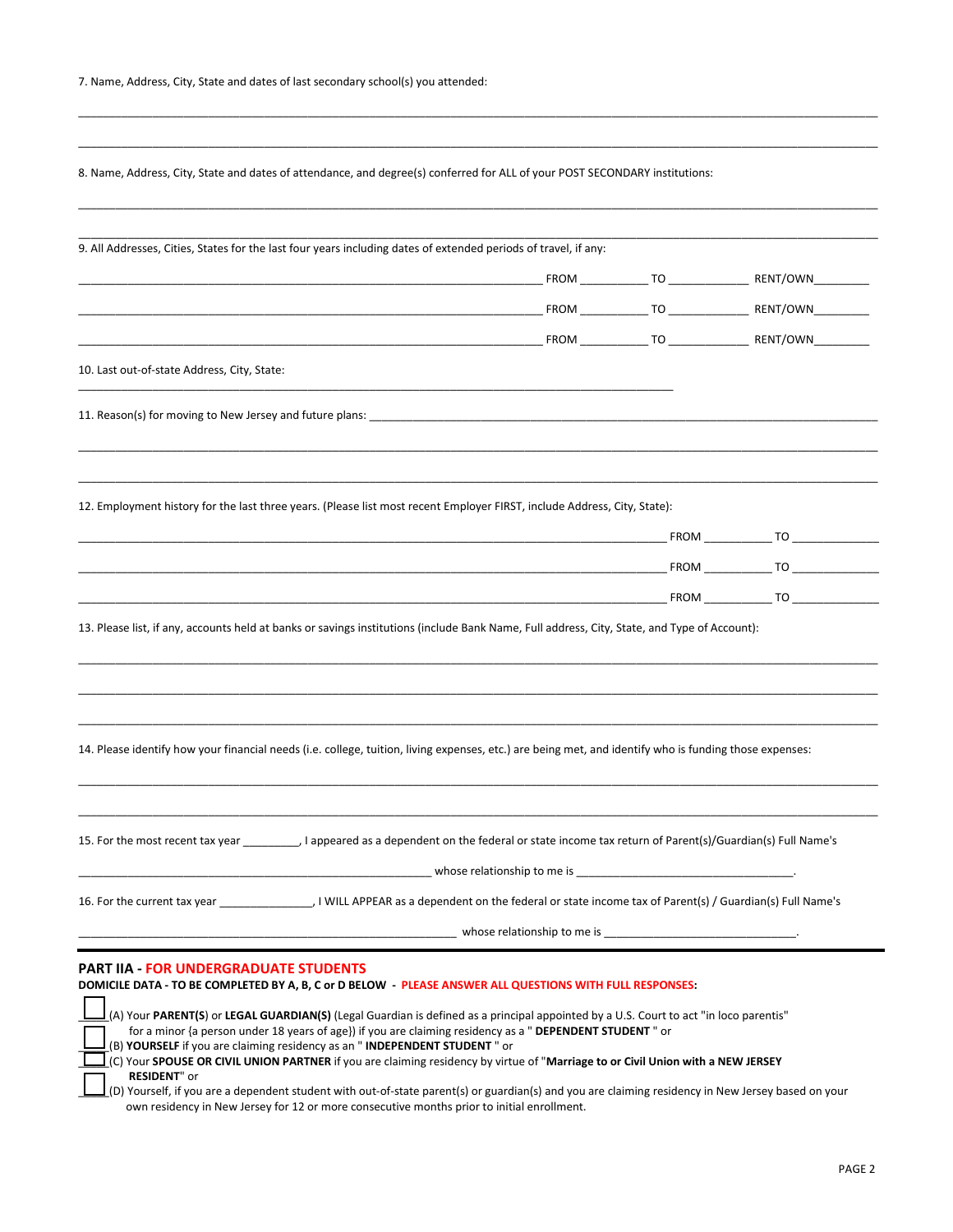| 17.<br>Name(s) of Self, Parent(s), or Guardian(s) - Include First, Middle / Maiden, and Last Name(s)                                                                                                                                                                                   |                                    |                         |                         |  |
|----------------------------------------------------------------------------------------------------------------------------------------------------------------------------------------------------------------------------------------------------------------------------------------|------------------------------------|-------------------------|-------------------------|--|
| 18. Relationship to Student: North and Students and Students and Students and Students and Students and Students                                                                                                                                                                       |                                    |                         |                         |  |
| 19. My dwelling is: OWNED BY (Give Name(s) and Relationship): (Date of Deed) (Date of Deed)                                                                                                                                                                                            |                                    |                         |                         |  |
| or LEASED from (Date) ___________ to (Date) ___________ or RENTED MONTH to MONTH at:                                                                                                                                                                                                   |                                    |                         |                         |  |
|                                                                                                                                                                                                                                                                                        |                                    |                         |                         |  |
| (Number and Street)                                                                                                                                                                                                                                                                    |                                    |                         | (County, if New Jersey) |  |
| (City, State and Zip Code)                                                                                                                                                                                                                                                             |                                    |                         | (Telephone Number)      |  |
|                                                                                                                                                                                                                                                                                        |                                    |                         |                         |  |
|                                                                                                                                                                                                                                                                                        |                                    |                         |                         |  |
| (Number and Street)                                                                                                                                                                                                                                                                    |                                    | (City, State, Zip Code) |                         |  |
| 21. For the last tax year, 1/WE FILED / DID NOT FILE a RESIDENT N.J. Personal Income Tax Return.<br>I / WE FILED / DID NOT FILE a NONRESIDENT N.J. Personal Income Tax Return.   FILED   DID NOT FILE<br>I / WE FILED STATE INCOME TAX in The Contract of the Contract of Clist state) |                                    |                         | <b>DID NOT FILE</b>     |  |
|                                                                                                                                                                                                                                                                                        |                                    |                         |                         |  |
| 23. I/WE DO/                                                                                                                                                                                                                                                                           |                                    |                         |                         |  |
| Person #1: Last Renewed Expiration Date Person #2: Last Renewed Expiration Date                                                                                                                                                                                                        |                                    |                         |                         |  |
| 24. I / WE DO /                                                                                                                                                                                                                                                                        |                                    |                         |                         |  |
| Car: State/Date of Issue <b>Expiration</b> Last Renewed <b>Expiration</b> Date                                                                                                                                                                                                         |                                    |                         |                         |  |
|                                                                                                                                                                                                                                                                                        |                                    |                         |                         |  |
| use a motor vehicle owned by another person. If you do use a vehicle, please indicate the state where vehicle is registered_<br>25. I / WE DO /                                                                                                                                        |                                    |                         |                         |  |
| Is the vehicle registered on campus?: $\Box$ Yes $\Box$<br>J No<br>Your Relationship to the Owner News and Secretary Management of the Owner                                                                                                                                           |                                    |                         |                         |  |
| 26. I / WE have previously been licensed to drive in the state(s) of:                                                                                                                                                                                                                  |                                    |                         |                         |  |
|                                                                                                                                                                                                                                                                                        |                                    |                         |                         |  |
| PART IIIA - FOR UNDERGRADUATE STUDENTS: TO BE COMPLETED BY PERSON(S) COMPLETING PART II (IF OTHER THAN STUDENT):<br>27-A. Person #1: U.S. citizen: $\Box$ YES                                                                                                                          |                                    |                         |                         |  |
| 27-B. Person #2: U.S. citizen: U YES NO; If "NO" please state: Visa Type ______________ or Green Card #____________                                                                                                                                                                    |                                    |                         |                         |  |
| 28. List ALL Addresses, Cities, States for the last three years (starting with most recent address) including dates of extended periods of travel, if any:                                                                                                                             |                                    |                         |                         |  |
|                                                                                                                                                                                                                                                                                        |                                    |                         | FROM TO RENT/OWN        |  |
|                                                                                                                                                                                                                                                                                        |                                    |                         | FROM TO RENT/OWN        |  |
|                                                                                                                                                                                                                                                                                        |                                    |                         |                         |  |
| 29. Reason(s) for moving to New Jersey & future plans: 2008 and 2008 and 2008 and 2008 and 2008 and 2008 and 20                                                                                                                                                                        |                                    |                         |                         |  |
|                                                                                                                                                                                                                                                                                        |                                    |                         |                         |  |
| 30. Employment history for the last three years. (Please list most recent employer first, include Address, City, State):                                                                                                                                                               |                                    |                         |                         |  |
|                                                                                                                                                                                                                                                                                        |                                    |                         | FROM TO                 |  |
|                                                                                                                                                                                                                                                                                        |                                    |                         | FROM TO                 |  |
|                                                                                                                                                                                                                                                                                        |                                    |                         | FROM TO                 |  |
| 31. Please list accounts held at New Jersey banks or savings institutions:<br>Address, City, State<br>Type of Account                                                                                                                                                                  | <b>Bank or Savings Institution</b> |                         |                         |  |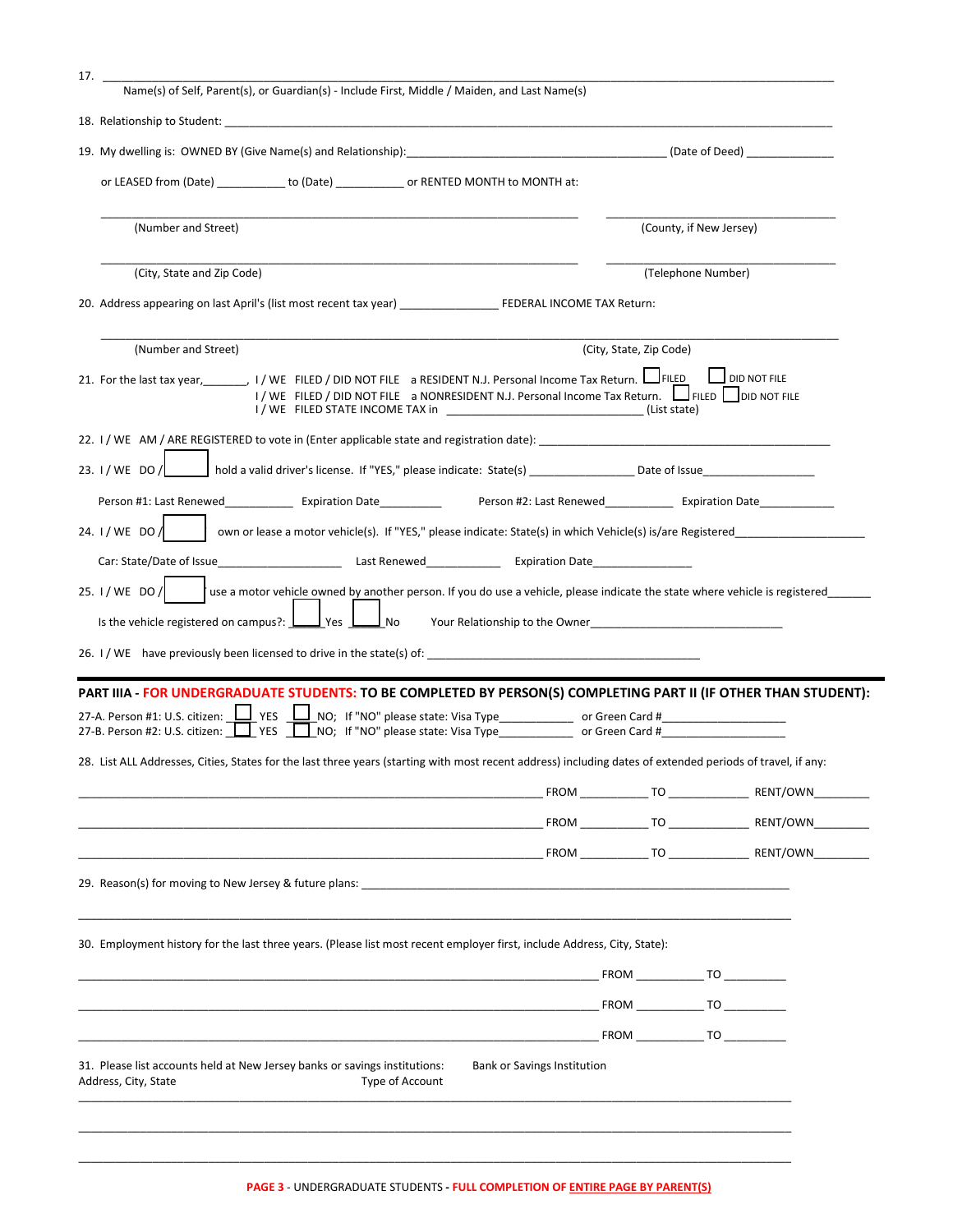| NEW JERSEY RESIDENT"                                                                                                                                                                                                                                        | (A) YOURSELF if you are claiming residency as an "INDEPENDENT STUDENT" or | Domicile DATA - To Be COMPLETED BY A or B Below - PLEASE ANSWER WITH FULL RESPONSES. | (B) Your SPOUSE or CIVIL UNION PARTNER if you are claiming residency by virtue of "Marriage to or Civil Union with a |
|-------------------------------------------------------------------------------------------------------------------------------------------------------------------------------------------------------------------------------------------------------------|---------------------------------------------------------------------------|--------------------------------------------------------------------------------------|----------------------------------------------------------------------------------------------------------------------|
|                                                                                                                                                                                                                                                             |                                                                           |                                                                                      |                                                                                                                      |
| Name of Person Identified in A or B above                                                                                                                                                                                                                   |                                                                           |                                                                                      |                                                                                                                      |
| 18. Relationship to Student and the state of the state of the state of the state of the state of the state of the state of the state of the state of the state of the state of the state of the state of the state of the stat                              |                                                                           |                                                                                      |                                                                                                                      |
| 19. My dwelling is: OWNED BY: Give Name(s) and Relationship: example and relationship and relationship:                                                                                                                                                     |                                                                           |                                                                                      |                                                                                                                      |
| or LEASED from (Date) _____________ to (Date) _____________ or RENTED MONTH to MONTH at:                                                                                                                                                                    |                                                                           |                                                                                      |                                                                                                                      |
| (Number and Street)                                                                                                                                                                                                                                         |                                                                           |                                                                                      | (County, if New Jersey)                                                                                              |
| (City, State and Zip Code)                                                                                                                                                                                                                                  |                                                                           |                                                                                      | (Telephone Number)                                                                                                   |
| 20. Address appearing on last April's (list most recent tax year) FEDERAL INCOME TAX Return                                                                                                                                                                 |                                                                           |                                                                                      |                                                                                                                      |
| (Number and Street)                                                                                                                                                                                                                                         | (City, State, Zip Code)                                                   |                                                                                      |                                                                                                                      |
| 21. For the last tax year _________, I Filed / Did not File a RESIDENT N. J. Personal Income Tax Return<br>I Filed / Did not File a NONRESIDENT N.J. Personal Income Tax Return                                                                             |                                                                           | Filed<br>  Filed                                                                     | Did not File<br>Did not File<br>(List state)                                                                         |
| 22. I DO / DO NOT vote in (Enter applicable state and date of registration):                                                                                                                                                                                |                                                                           |                                                                                      |                                                                                                                      |
|                                                                                                                                                                                                                                                             |                                                                           |                                                                                      |                                                                                                                      |
|                                                                                                                                                                                                                                                             |                                                                           |                                                                                      |                                                                                                                      |
| State/Date of Issue ________________________Last Renewed _____________________Expiration Date ________________                                                                                                                                              |                                                                           |                                                                                      |                                                                                                                      |
| 25. <b>IDO</b> / <b>DO NOT</b> use a motor vehicle owned by another person.<br>If you do use a vehicle, please indicate the state where vehicle is registered _______________________________                                                               |                                                                           |                                                                                      |                                                                                                                      |
| PART IIIB - FOR GRADUATE STUDENTS TO BE COMPLETED BY PERSON(S) COMPLETING PART II (IF OTHER THAN STUDENT)<br>27. U.S. citizen: VES UNO. If "NO" please state: Visa Type ______________ or Green Card #_                                                     |                                                                           |                                                                                      |                                                                                                                      |
| 28. List ALL Addresses, Cities, States for the last three years (starting with most recent address) including dates of extended periods of travel, if any:                                                                                                  |                                                                           |                                                                                      |                                                                                                                      |
|                                                                                                                                                                                                                                                             |                                                                           |                                                                                      |                                                                                                                      |
|                                                                                                                                                                                                                                                             |                                                                           |                                                                                      | _FROM _____________ TO ____________ RENT/OWN___________                                                              |
| <b>EXAMPLE 2018 RENT/OWN EROM</b> TO <b>RENT/OWN</b>                                                                                                                                                                                                        |                                                                           |                                                                                      |                                                                                                                      |
|                                                                                                                                                                                                                                                             |                                                                           |                                                                                      |                                                                                                                      |
| 29. Reason(s) for moving to New Jersey & future plans:                                                                                                                                                                                                      |                                                                           |                                                                                      |                                                                                                                      |
|                                                                                                                                                                                                                                                             |                                                                           |                                                                                      |                                                                                                                      |
| <b>EROM</b> TO THE RESERVE TO THE RESERVE TO A RESERVE TO A RESERVE TO A RESERVE TO A RESERVE TO A RESERVE TO A RESERVE TO A RESERVE TO A RESERVE TO A RESERVE TO A REPORT OF A RESERVE TO A REPORT OF A REPORT OF A REPORT OF A RE                         |                                                                           |                                                                                      |                                                                                                                      |
| <b>EROM</b> TO THE RESERVE TO THE RESERVE TO THE RESERVE TO THE RESERVE TO THE RESERVE TO THE RESERVE TO THE RESERVE TO THE RESERVE TO THE RESERVE TO THE RESERVE TO THE RESERVE TO THE RESERVE TO THE RESERVE TO THE RESERVE THAT                          |                                                                           |                                                                                      |                                                                                                                      |
|                                                                                                                                                                                                                                                             |                                                                           |                                                                                      |                                                                                                                      |
|                                                                                                                                                                                                                                                             |                                                                           |                                                                                      | <b>EROM</b> TO                                                                                                       |
| 30. Employment history for the last three years. Please list most recent employer first, include Address, City, State.<br>31. Please list accounts held at New Jersey banks or savings institutions:<br>Bank or Savings Institution<br>Address, City, State |                                                                           |                                                                                      | Type of Account                                                                                                      |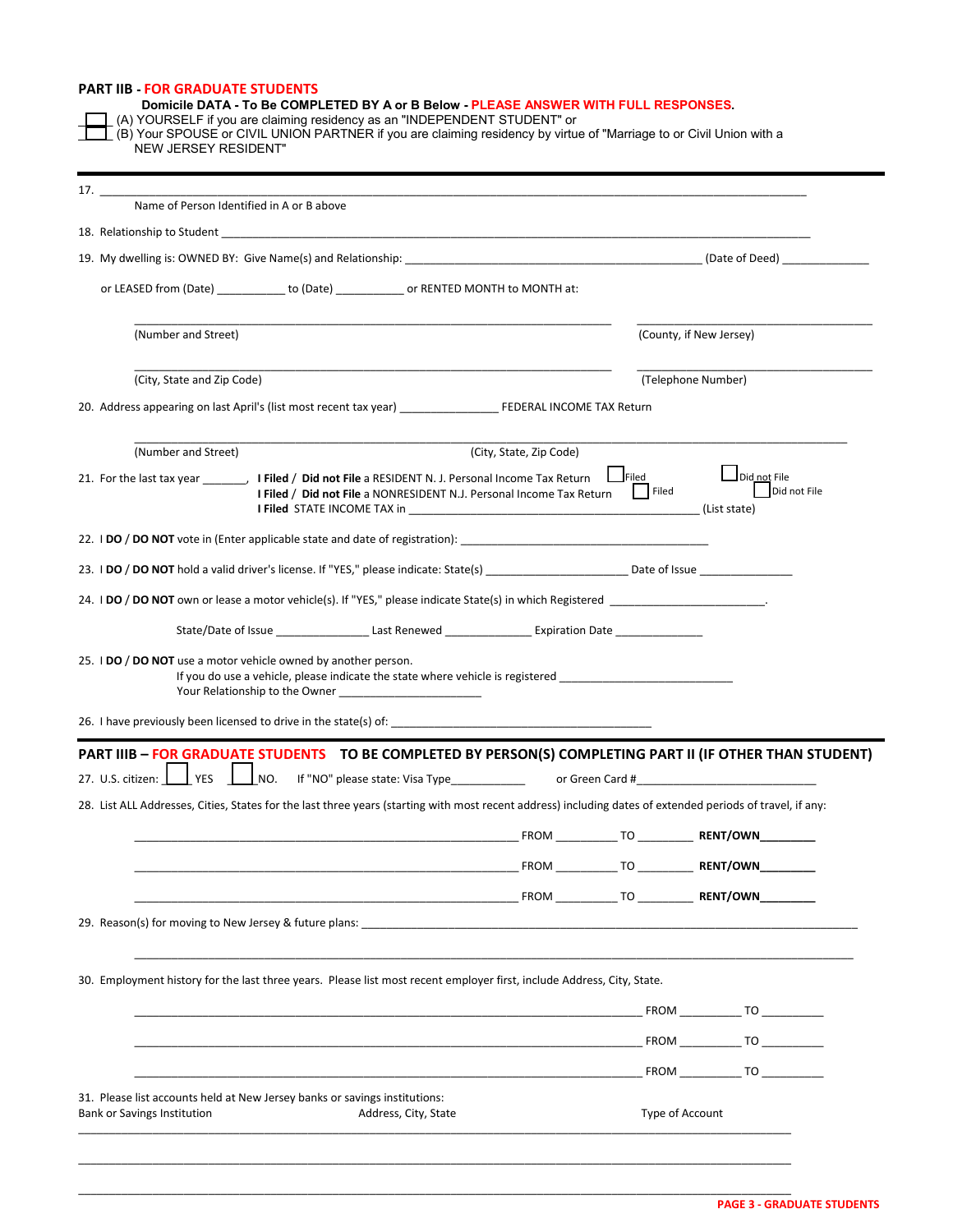|       | (A) STATEMENT BY SPOUSE or CIVIL UNION PARTNER (if applicable): The information provided herein is true to the best of my<br>knowledge and belief.                                                                                                                        |                                                                                                                                                                                                                                |
|-------|---------------------------------------------------------------------------------------------------------------------------------------------------------------------------------------------------------------------------------------------------------------------------|--------------------------------------------------------------------------------------------------------------------------------------------------------------------------------------------------------------------------------|
|       | Signature of Spouse the contract of the contract of the contract of the contract of the contract of the contract of the contract of the contract of the contract of the contract of the contract of the contract of the contra                                            |                                                                                                                                                                                                                                |
|       | (B) STATEMENT BY PARENT(S) OR LEGAL GUARDIAN(S) SUPPORTING THE DEPENDENT                                                                                                                                                                                                  |                                                                                                                                                                                                                                |
|       | <b>UNDERGRADUATE APPLICANT:</b><br>I/WE have contributed the following support to the applicant - List all support for prior year, current year, and for the next academic year:                                                                                          | Did you, or will you claim the applicant as a dependent<br>on your federal or state income tax return?                                                                                                                         |
| Year: | Amount or Nature of Support:                                                                                                                                                                                                                                              | YES I<br>NO I<br>YES $\Box$<br>NO<br>YES <b>F</b><br>□ NO [                                                                                                                                                                    |
|       | The information $I/WE$ have provided herein is true and complete to the best of $MY/OUR$ knowledge and belief.                                                                                                                                                            |                                                                                                                                                                                                                                |
|       |                                                                                                                                                                                                                                                                           |                                                                                                                                                                                                                                |
|       |                                                                                                                                                                                                                                                                           |                                                                                                                                                                                                                                |
|       | ANY CHANGE IN RESIDENCY STATUS MAY IMPACT THE STUDENT'S FINANCIAL AID PACKAGING<br>(C) STUDENT'S DISCLAIMER STATEMENT: I have read both the Rutgers University Policy Statement on Student Residency for<br>Tuition Purposes and the Residency Analysis Instruction Page. |                                                                                                                                                                                                                                |
|       |                                                                                                                                                                                                                                                                           |                                                                                                                                                                                                                                |
|       | and belief. I understand that providing false information to the University is a separable offense under the Code of Student Conduct.                                                                                                                                     | (D) NOTARIZED STATEMENT BY STUDENT: I affirm that the information provided by me herein is true and complete to the best of my knowledge                                                                                       |
|       |                                                                                                                                                                                                                                                                           | Date and the contract of the contract of the contract of the contract of the contract of the contract of the contract of the contract of the contract of the contract of the contract of the contract of the contract of the c |
|       | (E) NOTARY SEAL and SIGNATURE of NOTARY:                                                                                                                                                                                                                                  |                                                                                                                                                                                                                                |

Revised 05/22/2020

**FAILURE TO PROVIDE ANSWERS TO EACH AND EVERY QUESTION IN THIS RESIDENCY ANALYSIS FORM (RAF) MAY RESULT IN THE UNIVERSITY'S INABILITY TO RULE ON THIS APPLICATION.**